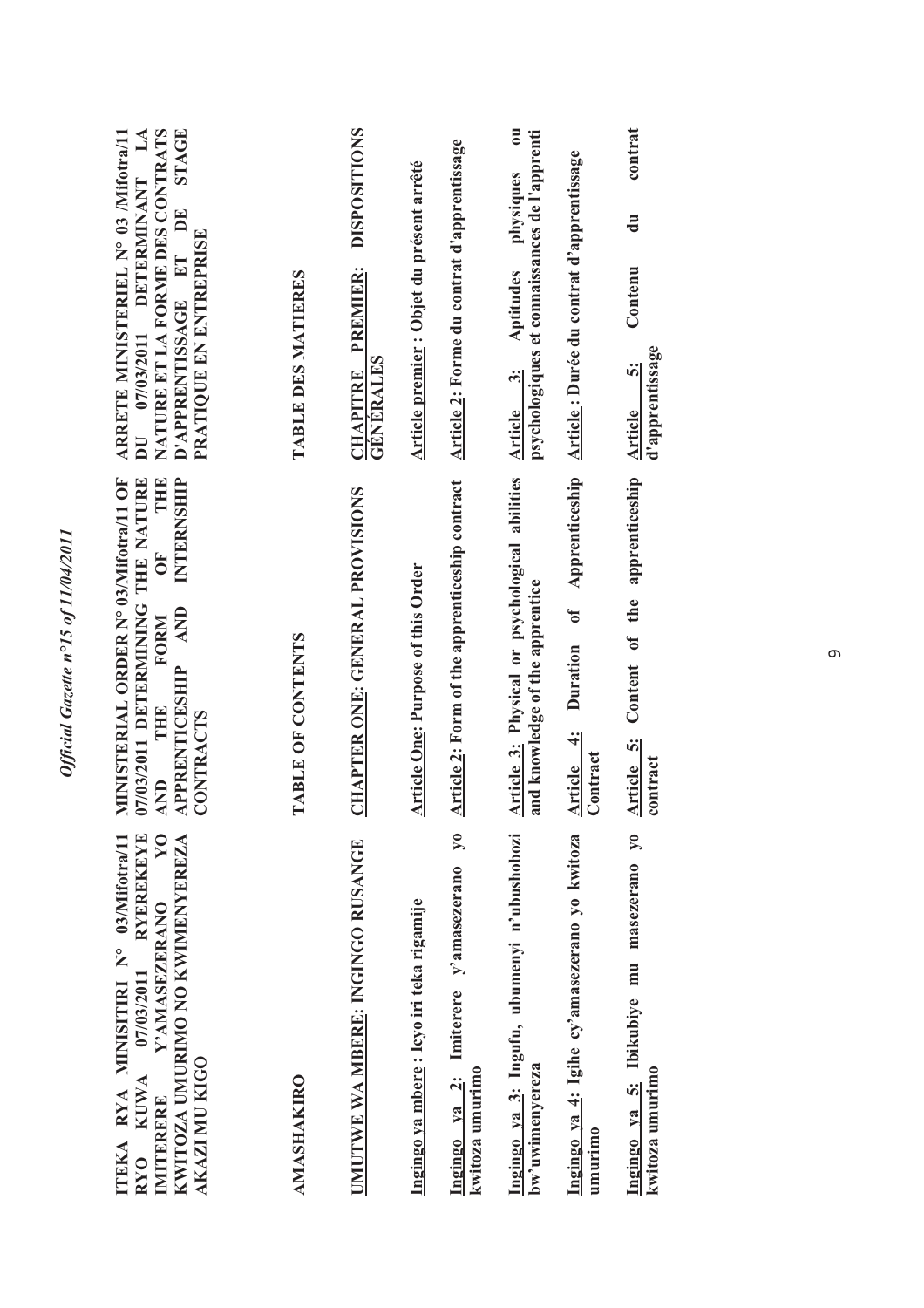| AND<br>OF APPRENTICESHIP<br><b>Article 10: Obligations of the apprentice</b><br><b>Article 14: Expiry of the apprenticeship</b><br>Article 13: Causes of termination of the<br>TERMINATION<br><b>Article 8: Treatment of the apprentice</b><br>Article 11: Apprentice remuneration<br>apprenticeship contract<br>apprenticeship contract<br><b>Article 7: Apprentice capabilities</b><br>Article 9: Compliance with the<br><b>Article 6: Master's obligation</b><br><b>Article 12: Lawful expiry</b><br><b>CANCELLATION</b><br>Ë<br>CONTRACT<br><b>CHAPTER</b><br>ISESWA N'IRANGIRA<br><b>KWITOZA</b><br>Ingingo ya 13: Impamvu zo gusesa amasezerano<br>Ingingo ya 7: Ubushobozi bw'uwitoza umurimo<br>Ingingo ya 10: Inshingano z'uwitoza umurimo<br>Ingingo ya 11: Igihembo cy'uwitoza umurimo<br>Ingingo ya 8 : Uko uwitoza umurimo afatwa<br>Ingingo ya 14: Irangira ry'amasezerano yo<br>Ingingo ya 6: Inshingano z'utoza umurimo<br>Ingingo ya 12 : Iseswa ry'amasezerano nta<br>Ingingo ya 9: Kubahiriza amasezerano yo<br>yo kwitoza umurimo<br>$\gtrsim$<br>kwitoza umurimo<br>nkomyi<br>UMUTWE WA III:<br>BY'AMASEZERANO<br>UMURIMO | UMUTWE WA II: INSHINGANO Z'UTOZA<br>N'UTOZWA UNURIMO | <b>AND</b><br><b>MASTER'S</b><br><b>APPRENTICE'S OBLIGATIONS</b><br>Ë<br><b>CHAPTER</b> | $\overline{\mathbf{D}}$<br><b>OBLIGATIONS</b><br>MAITRE ET DE L'APPRENTI<br>Ë<br><b>CHAPITRE</b> |
|------------------------------------------------------------------------------------------------------------------------------------------------------------------------------------------------------------------------------------------------------------------------------------------------------------------------------------------------------------------------------------------------------------------------------------------------------------------------------------------------------------------------------------------------------------------------------------------------------------------------------------------------------------------------------------------------------------------------------------------------------------------------------------------------------------------------------------------------------------------------------------------------------------------------------------------------------------------------------------------------------------------------------------------------------------------------------------------------------------------------------------------------|------------------------------------------------------|-----------------------------------------------------------------------------------------|--------------------------------------------------------------------------------------------------|
|                                                                                                                                                                                                                                                                                                                                                                                                                                                                                                                                                                                                                                                                                                                                                                                                                                                                                                                                                                                                                                                                                                                                                |                                                      |                                                                                         | Article 6: Obligations du maître                                                                 |
|                                                                                                                                                                                                                                                                                                                                                                                                                                                                                                                                                                                                                                                                                                                                                                                                                                                                                                                                                                                                                                                                                                                                                |                                                      |                                                                                         | Article 7: Capacité de l'apprenti                                                                |
|                                                                                                                                                                                                                                                                                                                                                                                                                                                                                                                                                                                                                                                                                                                                                                                                                                                                                                                                                                                                                                                                                                                                                |                                                      |                                                                                         | Article 8: Traitement de l'apprenti                                                              |
|                                                                                                                                                                                                                                                                                                                                                                                                                                                                                                                                                                                                                                                                                                                                                                                                                                                                                                                                                                                                                                                                                                                                                |                                                      |                                                                                         | Article 9: Respect du contrat d'apprentissage                                                    |
|                                                                                                                                                                                                                                                                                                                                                                                                                                                                                                                                                                                                                                                                                                                                                                                                                                                                                                                                                                                                                                                                                                                                                |                                                      |                                                                                         | Article 10: Obligations de l'apprenti                                                            |
|                                                                                                                                                                                                                                                                                                                                                                                                                                                                                                                                                                                                                                                                                                                                                                                                                                                                                                                                                                                                                                                                                                                                                |                                                      |                                                                                         | Article 11: Rémunération de l'apprenti                                                           |
|                                                                                                                                                                                                                                                                                                                                                                                                                                                                                                                                                                                                                                                                                                                                                                                                                                                                                                                                                                                                                                                                                                                                                |                                                      |                                                                                         | CHAPITRE III: RESILIATION ET FIN DU<br>CONTRAT D'APPRENTISSAGE                                   |
|                                                                                                                                                                                                                                                                                                                                                                                                                                                                                                                                                                                                                                                                                                                                                                                                                                                                                                                                                                                                                                                                                                                                                |                                                      |                                                                                         | Article 12: Résiliation de plein droit                                                           |
|                                                                                                                                                                                                                                                                                                                                                                                                                                                                                                                                                                                                                                                                                                                                                                                                                                                                                                                                                                                                                                                                                                                                                |                                                      |                                                                                         | Article 13: Causes de résiliation du contrat<br>d'apprentissage                                  |
|                                                                                                                                                                                                                                                                                                                                                                                                                                                                                                                                                                                                                                                                                                                                                                                                                                                                                                                                                                                                                                                                                                                                                | kwitoza umurimo                                      | contract                                                                                | Article 14: Fin du contrat d'apprentissage                                                       |
| <b>Article 15: Indemnities</b><br>Ingingo ya 15 : Indishyi                                                                                                                                                                                                                                                                                                                                                                                                                                                                                                                                                                                                                                                                                                                                                                                                                                                                                                                                                                                                                                                                                     |                                                      |                                                                                         | <b>Article 15: Dommages et intérêts</b>                                                          |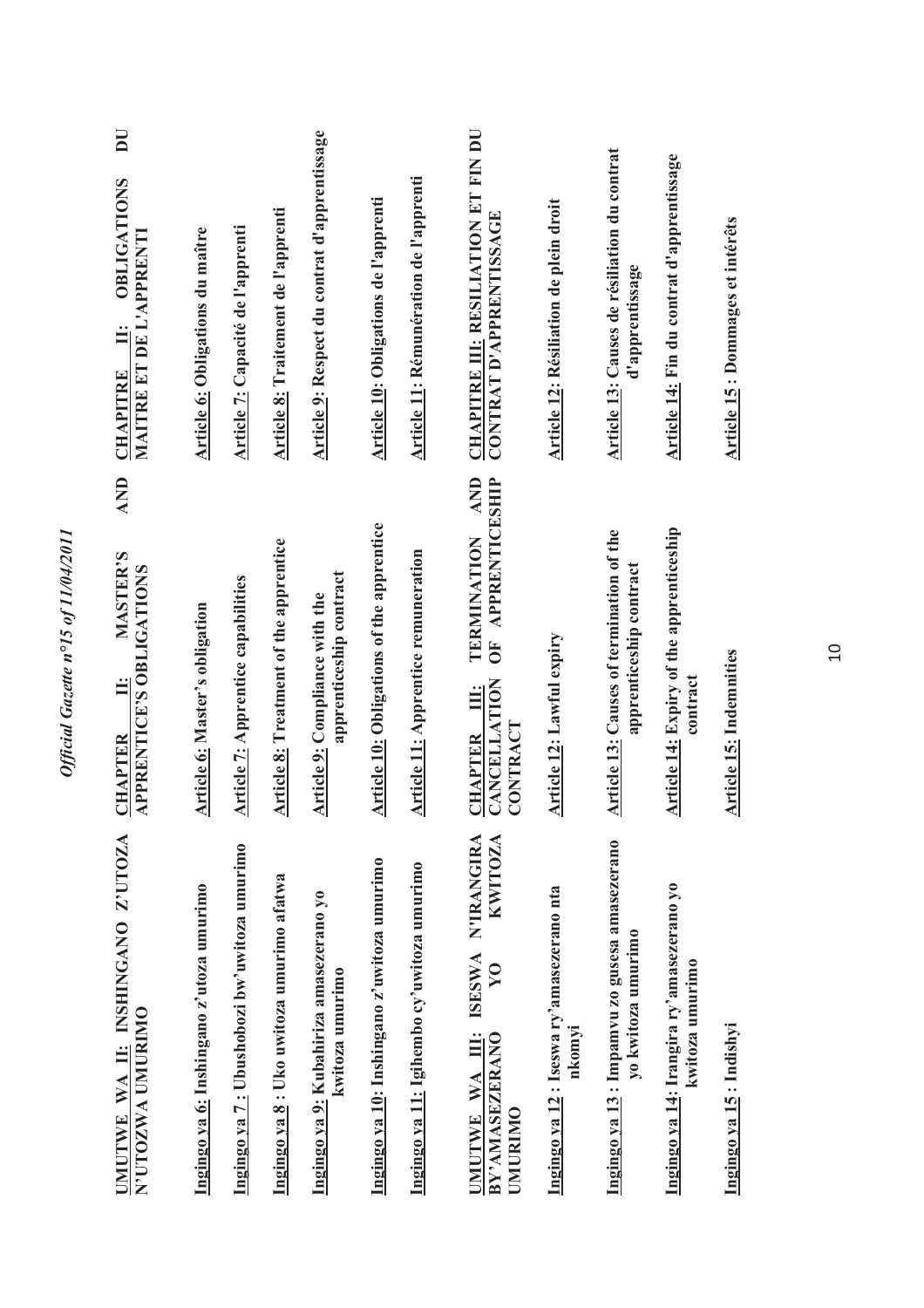| UMUTWE WA IV: UBURYO BWIGENZURA<br><b>KWITOZA</b><br>Ingingo ya 16: Agatabo ko kwitoza umurimo<br>Ingingo ya 17: Isuzuma ry'uwitoza umurimo<br>$\overline{\bf{Y}}$<br>RY'AMASEZERANO<br>UMURIMO | CHAPTER IV: CONTROL MEASURES<br>FOR AN APPRENTICESHIP CONTRACT<br><b>Article 17: Apprentice evaluation</b><br><b>Article 16: Apprenticeship file</b> | <b>CONTRAT</b><br>DE<br><b>MESURES</b><br>Article 17: Evaluation de l'apprenti<br>Article 16: Carnet d'apprentissage<br>$\overline{\mathbf{D}}$<br>D'APPRENTISSAGE<br>$\ddot{\Sigma}$<br>CONTRÔLE<br><b>CHAPITRE</b> |
|-------------------------------------------------------------------------------------------------------------------------------------------------------------------------------------------------|------------------------------------------------------------------------------------------------------------------------------------------------------|----------------------------------------------------------------------------------------------------------------------------------------------------------------------------------------------------------------------|
| $\mathbf{k}$<br>UMUTWE WA V: KWIMENYEREZA AKAZI<br>bw'imikorere<br>Uburyo<br>18:<br>Ingingo ya<br>MU KIGO                                                                                       | CHAPTER V: PRACTICAL INTERNSHIP<br>Article 18: Working conditions for the intern<br>IN THE ENTERPRISE                                                | Article 18: Conditions d'exercice pour le<br>EN<br>STAGE PRATIQUE<br>CHAPTER V:<br>ENTREPRISE                                                                                                                        |
| Ingingo ya 19: Amategeko agenga imyitwarire<br>y'uwimenyereza<br>wimenyereza                                                                                                                    | <b>Article 19: Intern's rules of conduct</b>                                                                                                         | Article 19: Règles de conduite du stagiaire<br>stagiaire                                                                                                                                                             |
| Ingingo ya 20: Ibigenerwa uwimenyereza                                                                                                                                                          | <b>Article 20: Internship indemnities</b>                                                                                                            | Article 20: Indemnités de stage                                                                                                                                                                                      |
| UMUTWE WA VI: INGINGO ZISOZA                                                                                                                                                                    | <b>CHAPTER VI: FINAL PROVISIONS</b>                                                                                                                  | <b>CHAPITRE VI: DISPOSITIONS FINALES</b>                                                                                                                                                                             |
| Ingingo ya 21: Ivanwaho ry'ingingo zinyuranyije<br>n'iri teka                                                                                                                                   | <b>Article 21: Repealing provision</b>                                                                                                               | <b>Article 21: Disposition abrogatoire</b>                                                                                                                                                                           |
| ritangira<br>teka<br>Igihe iri<br>$22$ :<br>Ingingo ya<br>gukurikizwa                                                                                                                           | <b>Article 22: Commencement</b>                                                                                                                      | <b>Article 22: Entrée en vigueur</b>                                                                                                                                                                                 |

Official Gazette nº15 of 11/04/2011 *Official Gazette n°15 of 11/04/2011*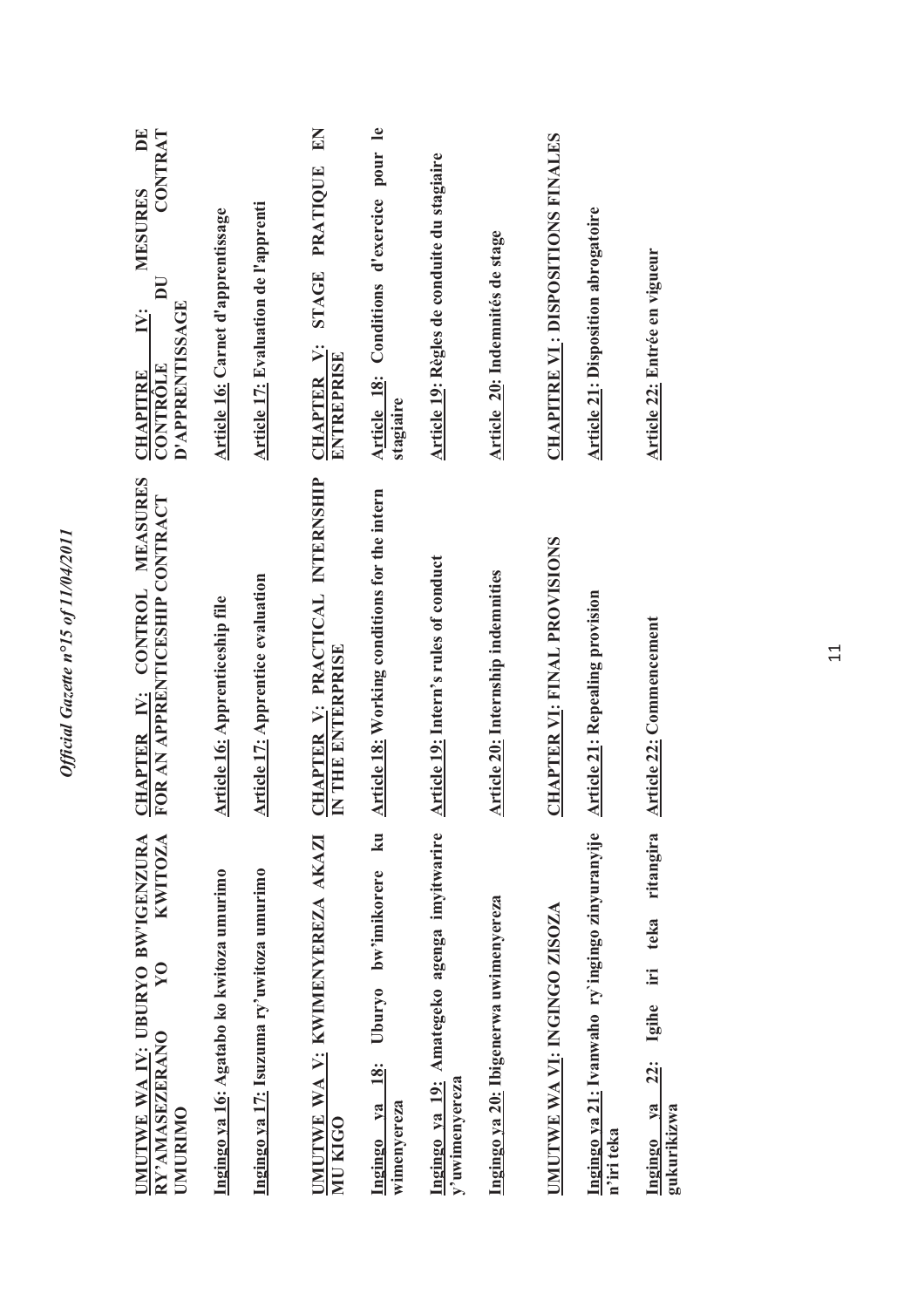| ITEKA RYA MINISITIRI N°03/Nifotra/11 RYO<br>KUWA 07/03/2011 RYEREKEYE IMITERERE<br><b>KWITOZA</b><br>UMURIMO NO KWIMENYEREZA AKAZI<br>YO<br>Y'AMASEZERANO<br>MU KIGO            | <b>MINISTERIAL ORDER Nº 03/Nifotra/11 OF</b><br>INTERNSHIP<br>THE NATURE<br>THE<br>$\overline{O}$<br>07/03/2011 DETERMINING<br>AND<br>FORM<br><b>APPRENTICESHIP</b><br>THE<br>CONTRACTS<br>AND | NATURE ET LA FORME DES CONTRATS<br><b>STAGE</b><br>ARRETE MINISTERIEL N° 03 /Mifotra/11<br>DETERMINANT LA<br>D'APPRENTISSAGE ET DE<br>PRATIQUE EN ENTREPRISE<br>07/03/2011<br>$\overline{\mathbf{D}}$ |
|---------------------------------------------------------------------------------------------------------------------------------------------------------------------------------|------------------------------------------------------------------------------------------------------------------------------------------------------------------------------------------------|-------------------------------------------------------------------------------------------------------------------------------------------------------------------------------------------------------|
| Minisitiri w'Abakozi ba Leta n'Umurimo;                                                                                                                                         | The Minister of Public Service and Labour;                                                                                                                                                     | Le Ministre de la Fonction Publique et du<br>Travail;                                                                                                                                                 |
| Ashingiye ku Itegeko Nshinga rya Repubulika y'u<br>Rwada ryo kuwa 04 Kamena 2003, nk'uko<br>ryavuguruwe kugeza ubu, cyane cyane mu ngingo<br>zaryo, iya 120, iya 121 n'iya 201; | Pursuant to the Constitution of the Republic of<br>Rwanda of 04 June 2003 as amended to date,<br>sspecially in Articles 120, 121 and 201;                                                      | du 04 juin 2003, telle que révisée à ce jour,<br>Vu la Constitution de la République du Rwanda<br>spécialement en ses articles 120, 121 et 201;                                                       |
| 27/05/2009 rigenga umurimo mu Rwanda cyane<br>Ashingiye ku Itegeko nº 13/2009 ryo kuwa<br>cyane mu ngingo zaryo, iya 39, iya 40, n'iya 41;                                      | Pursuant to Law nº 13/2009 of 27/05/2009<br>Rwanda especially in<br>$\Xi$<br>Regulating Labour<br>Articles 39, 40, 41;                                                                         | Vu la Loi nº 13/2009 du 27/05/2009 portant<br>Rwanda,<br>spécialement en ses articles 39, 40 et 41;<br>a<br>travail<br>$\vec{a}$<br>réglementation                                                    |
| Inama y'Abaminisitiri yateranye kuwa 29/01/2010<br>imaze kubisuzuma no kubyemeza.                                                                                               | After consideration and adoption by the Cabinet<br>$m$ its session of $29/01/2010$ .                                                                                                           | Après examen et adoption par le Conseil des<br>Ministres en sa séance du 29/01/2010.                                                                                                                  |
| <b>ATEGETSE:</b>                                                                                                                                                                | <b>ORDERS:</b>                                                                                                                                                                                 | <b>ARRETE:</b>                                                                                                                                                                                        |
| UMUTWE WA MBERE: INGINGO RUSANGE<br>Ingingo ya mbere: Icyo iri teka rigamije                                                                                                    | CHAPTER ONE: GENERAL PROVISIONS<br><b>Article One: Purpose of this Order</b>                                                                                                                   | <b>DISPOSITIONS</b><br>Article premier: Objet du présent arrêté<br>PREMIER:<br><b>GENERALES</b><br><b>CHAPITRE</b>                                                                                    |
| Iri teka rigena ubwoko n'imiterere y'amasezerano yo<br>kwitoza umurimo no kwimenyereza akazi mu kigo.                                                                           | This Order determines the nature and the form of<br>he apprenticeship and internship contract in an<br>enterprise                                                                              | des contrats d'apprentissage et du stage pratique<br>Le présent arrêté détermine la nature et la forme<br>en entreprise                                                                               |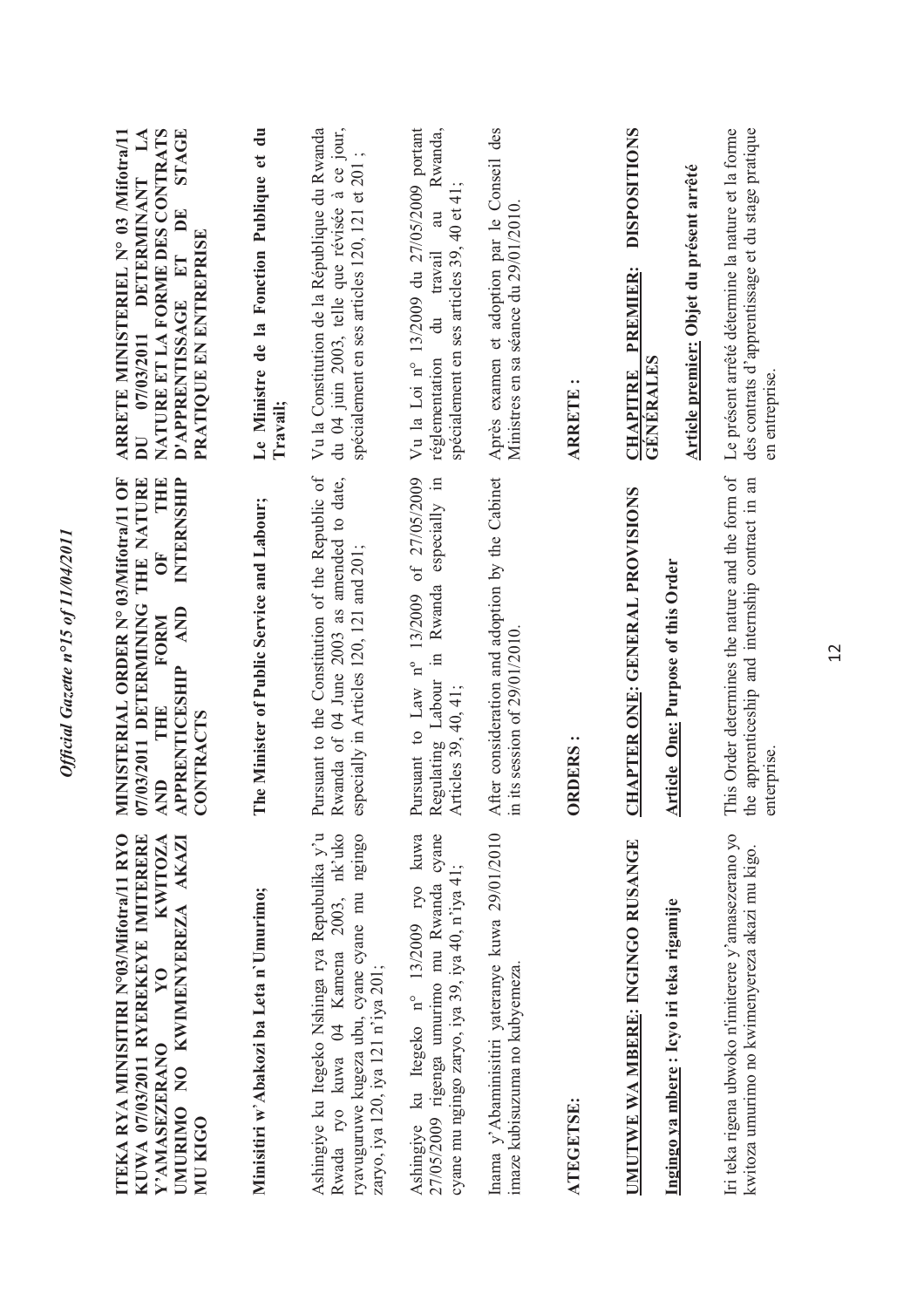| $\lambda$<br>y'amasezerano<br>Imiterere<br>kwitoza umurimo<br>Ingingo ya 2:                                                                                                                                                                                      | Article 2: Form of the apprenticeship contract                                                                                                                                                                                             | Article 2 : Forme du contrat d'apprentissage                                                                                                                                                                                |
|------------------------------------------------------------------------------------------------------------------------------------------------------------------------------------------------------------------------------------------------------------------|--------------------------------------------------------------------------------------------------------------------------------------------------------------------------------------------------------------------------------------------|-----------------------------------------------------------------------------------------------------------------------------------------------------------------------------------------------------------------------------|
| agomba<br>gushyirwa mu nyandiko. Agomba kwandikwa muri<br>rumwe mu ndimi zikoreshwa mu butegetsi<br>umurimo<br>kwitoza<br>uwimenyereza yumva.<br>$\overline{y}$<br>Amasezerano                                                                                   | An apprenticeship contract must be written. It<br>language understood by the apprentice and<br>shall be compulsorily written in one official<br>accepted as an official language in the Country.                                           | écrit. Il est obligatoirement rédigé dans l'une des<br>Le contrat d'apprentissage doit être constaté par<br>langues officielles, comprise par l'apprenti.                                                                   |
| Ingingo ya 3: Ingufu, ubumenyi n'ubushobozi<br>bw'uwimenyereza                                                                                                                                                                                                   | Article 3: Physical or psychological abilities<br>and knowledge of the apprentice                                                                                                                                                          | $\overline{\mathbf{c}}$<br>psychologiques et connaissances de l'apprenti<br>physiques<br>Aptitudes<br>$\ddot{\cdot}$<br><b>Article</b>                                                                                      |
| Iyo umwuga umwiga ashaka kwitoza ugomba<br>ubushobozi bw'ingufu cyangwa imiterere y'umubiri<br>bushobozi<br>neza mu<br>isuzumwa<br>n'iyo miterere bigomba gusobanurwa<br>cyangwa y'ubwenge yihariye, ubwo<br>bikanakorerwa<br>kandi<br>ryabigenewe<br>masezerano | When the profession for which the apprentice is<br>psychological abilities, these must be clearly<br>specified in the contract and be the subject for an<br>particular physical<br>requires<br>appropriate test.<br>designed               | Lorsque le métier auquel l'apprenti se destine<br>celles-ci doivent<br>être spécifiées dans le contrat et faire l'objet d'un<br>physiques<br>psychologiques particulières,<br>aptitudes<br>examen approprié<br>des<br>exige |
| Ingingo ya 4: Igihe cy'amasezerano yo kwitoza<br>umurimo                                                                                                                                                                                                         | <b>Article 4: Duration of apprenticeship contract</b>                                                                                                                                                                                      | Article 4: Durée du contrat d'apprentissage                                                                                                                                                                                 |
| gishyirwaho hakurikijwe imiterere y'umwuga ariko<br>Igihe cy'amasezerano yo kwitoza umurimo<br>ntigishobora kurenza imyaka ine (4)                                                                                                                               | The duration of apprenticeship contract shall be<br>fixed according to the profession's uses but<br>cannot exceed four (4) years                                                                                                           | La durée du contrat d'apprentissage est fixée<br>conformément aux usages de la profession mais<br>ne peut excéder quatre (4) ans                                                                                            |
| Ku bwumvikane bw'impande zombi, igihe cyo<br>kwitoza gishobora kongerwaho iminsi ingana<br>n'iy'ikiruhuko cyatewe n'indwara cyangwa gusiba<br>ku kazi uwitoza abifitiye uruhushya, iyo kirengeje<br>iminsi cumi n'itanu (15) ku mwaka.                           | the<br>of days of sick or<br>6 <sup>o</sup><br>authorized absence leaves when they exceed<br>contract may<br>two parties,<br>duration of apprenticeship<br>After agreement between<br>increased to the number<br>fifteen (15) days a year. | Après l'accord de deux parties, la durée de<br>l'apprentissage peut être prolongée du nombre<br>d'absence autorisée excédant quinze (15) jours<br>de jours de congé pour cause de maladie ou<br>par an.                     |
| Ingingo ya 5: Ibikubiye mu masezerano yo<br>kwitoza umurimo                                                                                                                                                                                                      | Article 5: Content of the<br>apprenticeship contract                                                                                                                                                                                       | contrat<br>$\overline{d}$<br>Contenu<br>d'apprentissage<br><br><b>Article</b>                                                                                                                                               |
| akorwa<br>umurimo<br>kwitoza<br>$\overline{y}$<br>Amasezerano                                                                                                                                                                                                    | An apprenticeship contract shall be drawn taking                                                                                                                                                                                           | Le contrat d'apprentissage est établi en tenant                                                                                                                                                                             |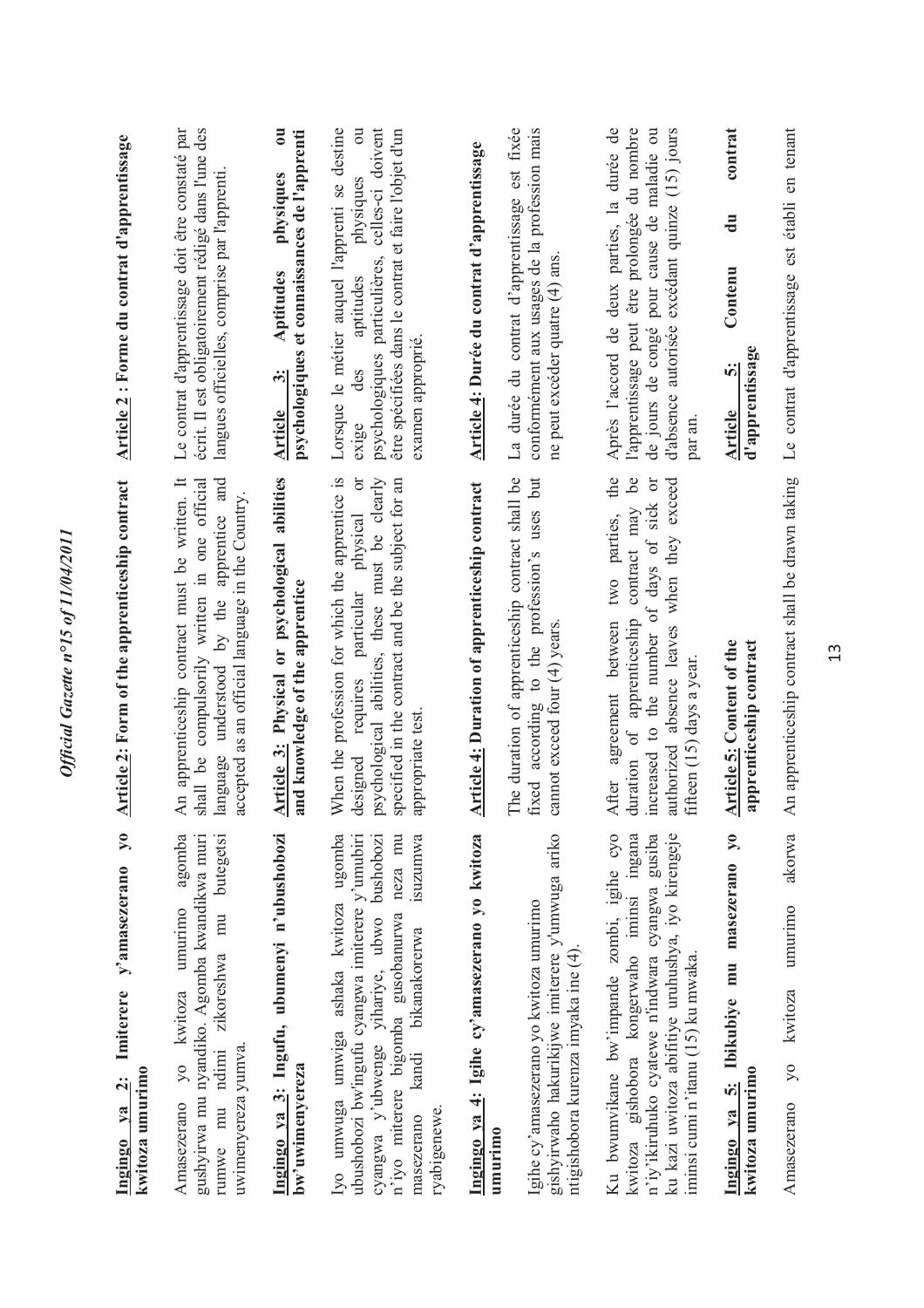| compte des usages et coutumes de la profession.<br>Il contient en particulier :                | 1° les noms, prénoms, date de naissance,<br>profession, domicile du maître et la raison<br>sociale de l'entreprise;        | les noms, prénoms, date de naissance et<br>domicile de l'apprenti;<br>$\frac{1}{2}$ | domicile de ses parents, de son tuteur ou de<br>les noms, prénoms, date de naissance et<br>la personne autorisée par les parents ou par<br>le tribunal compétent;<br>$3^{\circ}$                           | 4° la date et la durée du contrat;    | $\mathbf{d}\mathbf{e}$<br>restauration et de logement de l'apprenti<br>de rémunération,<br>conditions<br>éventuellement;<br>les<br>50 | sera<br>l'indication des cours professionnels que le<br>chef d'établissement s'engage à faire suivre<br>$\mathbf{d}$ e<br>enseignée à l'apprenti et, éventuellement,<br>dehors<br>l'indication de la profession qui<br>en<br>$\overline{a}$<br>l'apprenti dans<br>l'établissement.<br>$6^{\circ}$ |
|------------------------------------------------------------------------------------------------|----------------------------------------------------------------------------------------------------------------------------|-------------------------------------------------------------------------------------|------------------------------------------------------------------------------------------------------------------------------------------------------------------------------------------------------------|---------------------------------------|---------------------------------------------------------------------------------------------------------------------------------------|---------------------------------------------------------------------------------------------------------------------------------------------------------------------------------------------------------------------------------------------------------------------------------------------------|
|                                                                                                |                                                                                                                            |                                                                                     |                                                                                                                                                                                                            |                                       | and                                                                                                                                   |                                                                                                                                                                                                                                                                                                   |
| into account the profession's uses and customs. It<br>particularly includes:                   | 1° names, date of birth, the employer's<br>profession, his/her place of residence and<br>corporate name of the enterprise; | the apprentice's names, date of birth and<br>place of residence;                    | names, profession and place of residence of<br>the apprentice's parents, or his/her guardian<br>or person authorized by the parents or by a<br>competent jurisdiction;                                     | 4° date and duration of the contract; | accommodation for the apprentice where and<br>pay, of food<br>$\circ$ f<br>conditions<br>if possible;                                 | indication of the profession that will be<br>taught to the apprentice, eventually the<br>indication of professional courses which the<br>commits<br>apprentice<br>attend, either within the establishment or<br>himself/herself to make the<br>establishment<br>$\sigma$ f<br>head<br>outside.    |
|                                                                                                |                                                                                                                            | $\frac{1}{2}$                                                                       | $3^{\circ}$                                                                                                                                                                                                |                                       | $\tilde{\mathcal{S}}^{\circ}$                                                                                                         | $\delta^{\circ}$                                                                                                                                                                                                                                                                                  |
| hakurikijwe uko umurimo usanzwe uteye n'uko<br>ukorwa. Akubiyemo by'umwihariko ibi bikurikira: | n'umwuga<br>by'umukoresha, aho atuye n'izina ry'ikigo;<br>itariki y'amavuko<br>amazina,<br>$\frac{1}{1}$                   | amazina, itariki y'amavuko by'uwitoza, n'aho<br>atuye;<br>$\frac{1}{2}$             | umurera wabiherewe uruhushya n'ababyeyi<br>amazina n'umwuga by'ababyeyi b'uwitoza,<br>cyangwa n'urukiko rubifitiye ububasha, n'aho<br>iby'umwishingizi we cyangwa iby'undi muntu<br>batuye;<br>$3^{\circ}$ | 4° itariki n'igihe amasezerano amara; | uburyo bwo guhemba uwiga, n'uburyo bwo<br>iyo<br>icumbi<br>kumuha<br>10 <sub>o</sub><br>kumufungurira<br>bishoboka;<br>5°             | uwitoza<br>inyigisho<br>umwiga,<br>umurimo; bishobotse hakagaragazwa<br>z'imyuga umukoresha yemeye guha<br>uzigishwa<br>byaba mu kigo cyangwa hanze yacyo.<br>umwuga<br>kugaragaza<br>ိ                                                                                                           |
|                                                                                                |                                                                                                                            |                                                                                     |                                                                                                                                                                                                            |                                       |                                                                                                                                       |                                                                                                                                                                                                                                                                                                   |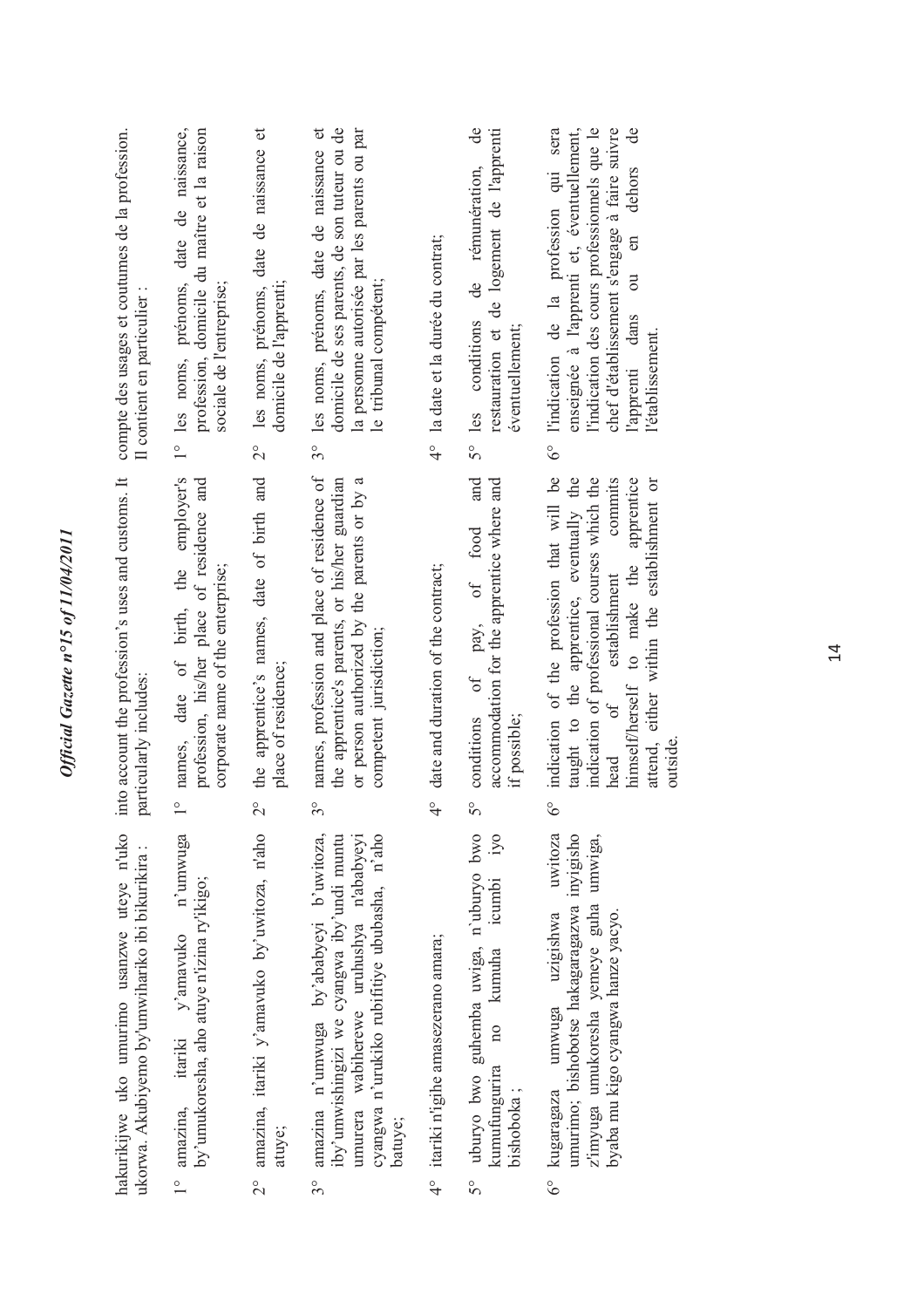| UMUTWE WA II: INSHINGANO Z'UTOZA<br>N'UTOZWA UMURIMO                                                                                                                                                                                                     | <b>AND</b><br><b>MASTER'S</b><br><b>APPRENTICE'S OBLIGATIONS</b><br>Ë<br>CHAPTER                                                                                                                                                                           | $\overline{\mathbf{D}}$<br><b>OBLIGATIONS</b><br>MAITRE ET DE L'APPRENTI<br>Ë<br><b>CHAPITRE</b>                                                                                                                                                        |
|----------------------------------------------------------------------------------------------------------------------------------------------------------------------------------------------------------------------------------------------------------|------------------------------------------------------------------------------------------------------------------------------------------------------------------------------------------------------------------------------------------------------------|---------------------------------------------------------------------------------------------------------------------------------------------------------------------------------------------------------------------------------------------------------|
| Ingingo ya 6: Inshingano z'utoza umurimo                                                                                                                                                                                                                 | Article 6: Master's obligation                                                                                                                                                                                                                             | Article 6: Obligations du maître                                                                                                                                                                                                                        |
| Kugira ngo umukoresha yakire kandi yigishe abitoza<br>kugira ngo ashobore gutanga inyigisho nyazo,<br>cyangwa akaba yashobora kuzishinga undi muntu<br>umurimo, agomba kuba ubwe abifitemo ubumenyi<br>akoresha uzifitemo ubuhanga.                      | To have and train an apprentice, the employer<br>must himself/herself be qualified to give an<br>appropriate training, or be in a position to make<br>his training be given by another person who is at<br>his/her service and has the required qualities. | formation appropriée ou être en mesure de faire<br>Pour recevoir et former un apprenti, l'employeur<br>doit lui-même être qualifié pour donner une<br>donner cette formation par une autre personne à<br>son service ayant les qualifications requises. |
| Ikigo cyitorezwamo umurimo kigomba kandi kugira<br>ibyangombwa bihagije, utozwa agahabwa inyigisho<br>ku buryo bumwongerera ubumenyi kandi bwuzuye,<br>hagamijwe kumuhugurira umwuga azakora.                                                            | in addition, the enterprise must meet necessary<br>appropriate preparation to the profession he/she<br>conditions to carry out, through a progressive<br>and complete training, the apprentice's<br>s preparing himself/herself to.                        | aux<br>$\Xi$<br>une préparation adéquate de l'apprenti au métier<br>enseignement progressif et complet à travers<br>répondre<br>assurer<br>pour<br>aussi<br>conditions nécessaires<br>L'établissement doit<br>auquel il se destine.                     |
| $\mathbb{R}$<br>$\overline{\mathbf{S}}$<br>ababahagarariye, utoza umurimo agomba kwihutira<br>cyangwa<br>gisaba<br>abuze<br>umurimo arwaye,<br>murimo cyangwa hagize ikindi kiba<br>be<br>ababyeyi<br>Mu gihe uwitoza<br>kubibamenyesha.<br>hakwitabazwa | the<br>apprentice's parents or their representatives in<br>case of sickness, absence or any fact likely to<br>inform<br>promptly<br>equire their intervention.<br>master shall<br>The                                                                      | Le maître prévient sans retard les parents de<br>en cas de<br>maladie, d'absence ou de tout fait de nature à<br>l'apprenti ou leurs représentants<br>motiver leur intervention.                                                                         |
| Ingingo ya 7: Ubushobozi bw'uwitoza umurimo                                                                                                                                                                                                              | <b>Article 7: Apprentice capabilities</b>                                                                                                                                                                                                                  | Article 7: Capacité de l'apprenti                                                                                                                                                                                                                       |
| akurikije<br>imbaraga ze n'imirimo ihuye n'umwuga yimirije<br>uwitoza<br>akoresha<br>umurimo<br>imbere.<br>Utoza                                                                                                                                         | The apprentice shall be given tasks by his master<br>hat is within the limits of his/her physical<br>capabilities and professional training.                                                                                                               | Le maître d'apprentissage n'emploie l'apprenti<br>en rapport avec l'exercice de la<br>que dans la mesure de ses forces et aux travaux<br>et services<br>profession.                                                                                     |
| Ingingo ya 8 : Uko uwitoza umurimo afatwa                                                                                                                                                                                                                | Article 8: Treatment of the apprentice                                                                                                                                                                                                                     | Article 8: Traitement de l'apprenti                                                                                                                                                                                                                     |
| Utoza umurimo agomba gufata kibyeyi uwitoza,<br>kubaho<br>akamufasha<br>amugenera ifunguro n'icumbi<br>bishoboka<br>byaba<br>kandi                                                                                                                       | nim/her, where possible, the best conditions of<br>the<br>apprentice as a good parent and secure for<br>The apprenticeship master must treat                                                                                                               | Le maître d'apprentissage doit traiter l'apprenti<br>en bon père de famille et, lorsque c'est possible,<br>lui procurer la nourriture et le logement.                                                                                                   |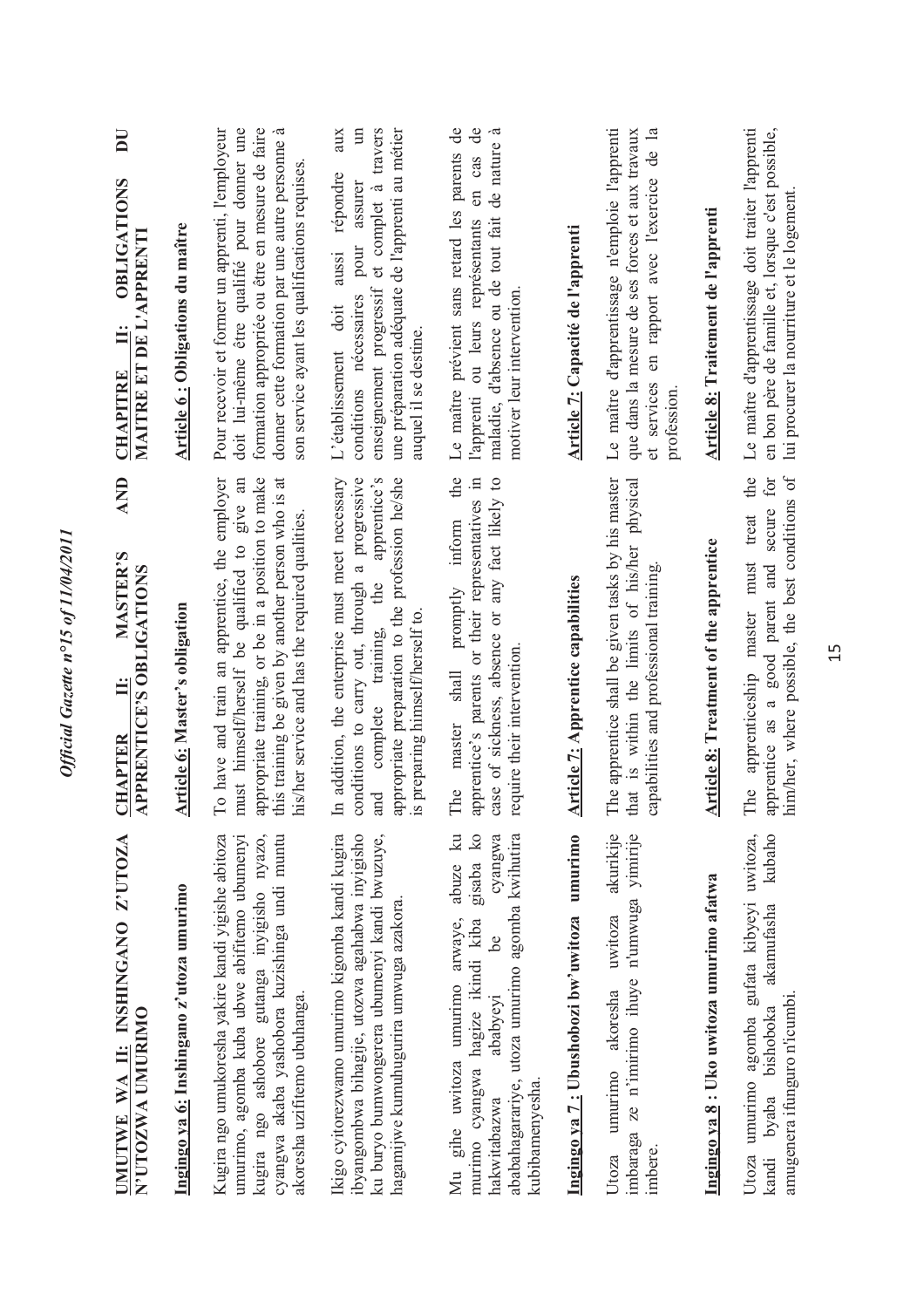|                                                                                                                                                                                       | rood and accommodation.                                                                                                                                                                                                                   |                                                                                                                                                                                                                 |
|---------------------------------------------------------------------------------------------------------------------------------------------------------------------------------------|-------------------------------------------------------------------------------------------------------------------------------------------------------------------------------------------------------------------------------------------|-----------------------------------------------------------------------------------------------------------------------------------------------------------------------------------------------------------------|
| abyige. Icyo gihe gihabwa uwitoza hakurikijwe<br>Iyo uwitoza akeneye ubundi bumenyi, umutoza<br>asabwa kumuha igihe bumvikanyeho kugira ngo<br>ubwumvikane bw'abagiranye amasezerano. | Where the apprentice needs further training, the<br>master must grant him/her the required time to<br>an<br>acquire this training. That time shall be devolved<br>to the apprentice in accordance with<br>agreement between both parties. | Si l'apprenti a besoin d'autres connaissances, le<br>maître est tenu de lui accorder le temps<br>dévolu à l'apprenti selon un accord entre les<br>nécessaire pour son instruction. Ce temps est<br>deux parties |
| $\mathbf{y_0}$<br>amasezerano<br>Kubahiriza<br>kwitoza umurimo<br>Ingingo ya 9:                                                                                                       | the<br>with<br>Compliance<br>apprenticeship contract<br>ö<br>Article                                                                                                                                                                      | Article 9: Respect du contrat d'apprentissage                                                                                                                                                                   |
| murimo wihariye nk'uko bikubiye mu masezerano<br>Utoza agomba kwigisha uwitoza umurimo, ku buryo<br>bwunguruza kandi bunoze umwuga cyangwa undi<br>yo kwitoza umurimo.                | apprentice,<br>progressively and fully, a profession or other<br>special occupation making up the subject of the<br>the<br>must train<br>apprenticeship contract<br>master<br>The                                                         | l'apprenti,<br>progressivement et complètement, le métier ou<br>la profession spéciale qui fait l'objet du contrat<br>à<br>enseigner<br>doit<br>d'apprentissage.<br>maître<br>Le                                |
| cyerekana ko yatunganyije ibyari bikubiye mu<br>Iyo itoza rirangiye, umutoza aha uwitoje icyemezo<br>masezerano yabo.                                                                 | He/she shall issue to him/her, at the end of<br>his/her apprenticeship, a certificate ascertaining<br>that the contract was effectively carried out.                                                                                      | l'apprenti un certificat constatant l'exécution des<br>A la fin de son apprentissage, le maître délivre à<br>obligations prévues au contrat.                                                                    |
| Ingingo ya 10: Inshingano z'uwitoza umurimo                                                                                                                                           | Article 10: Obligations of the apprentice                                                                                                                                                                                                 | Article 10: Obligations de l'apprenti                                                                                                                                                                           |
| we igihe bagifitanye amasezerano yo<br>kwitoza. Agomba kumufasha mu kazi ke akurikije<br>Uwitoza umurimo agomba kumvira no kubaha<br>ubushobozi bwe n'imbaraga ze.<br>umutoza         | The apprentice owes his/her master, within the<br>framework of apprenticeship, obedience and<br>respect. He/she must help him/her through<br>his/her work within the limit of his/her abilities<br>and strength                           | L'apprenti doit à son maître, dans le cadre de<br>l'apprentissage, obéissance et respect. Il doit<br>l'aider dans son travail dans les limites de ses<br>aptitudes et de ses forces.                            |
| Uwitoza agomba:                                                                                                                                                                       | The apprentice shall:                                                                                                                                                                                                                     | L'apprenti doit :                                                                                                                                                                                               |
| gutafa neza ibikoresho yahawe no kubisubiza<br>igihe cyose ukwitoza birangiye;<br>$\frac{1}{1}$                                                                                       | keep in good conditions equipment given to<br>him/her and give them back to the employer<br>at the time the training is completed;<br>$\overset{\circ}{\phantom{\circ}}$                                                                  | garder en bon état le matériel qui lui a été<br>confié et le restituer chaque à la fin de sa<br>formation<br>$\overset{\circ}{\mathbf{1}}$                                                                      |
| kugira ibanga ry'akazi mu gihe cyose akikarimo<br>$\frac{1}{2}$                                                                                                                       | $o$ f<br>time<br>$\overline{a}$<br>secret<br>professional<br>$2^{\circ}$ keep                                                                                                                                                             | garder le secret professionnel pendant tout<br>$\frac{1}{2}$                                                                                                                                                    |

- confié et le restituer chaque à la fin de sa
- $\frac{1}{2}$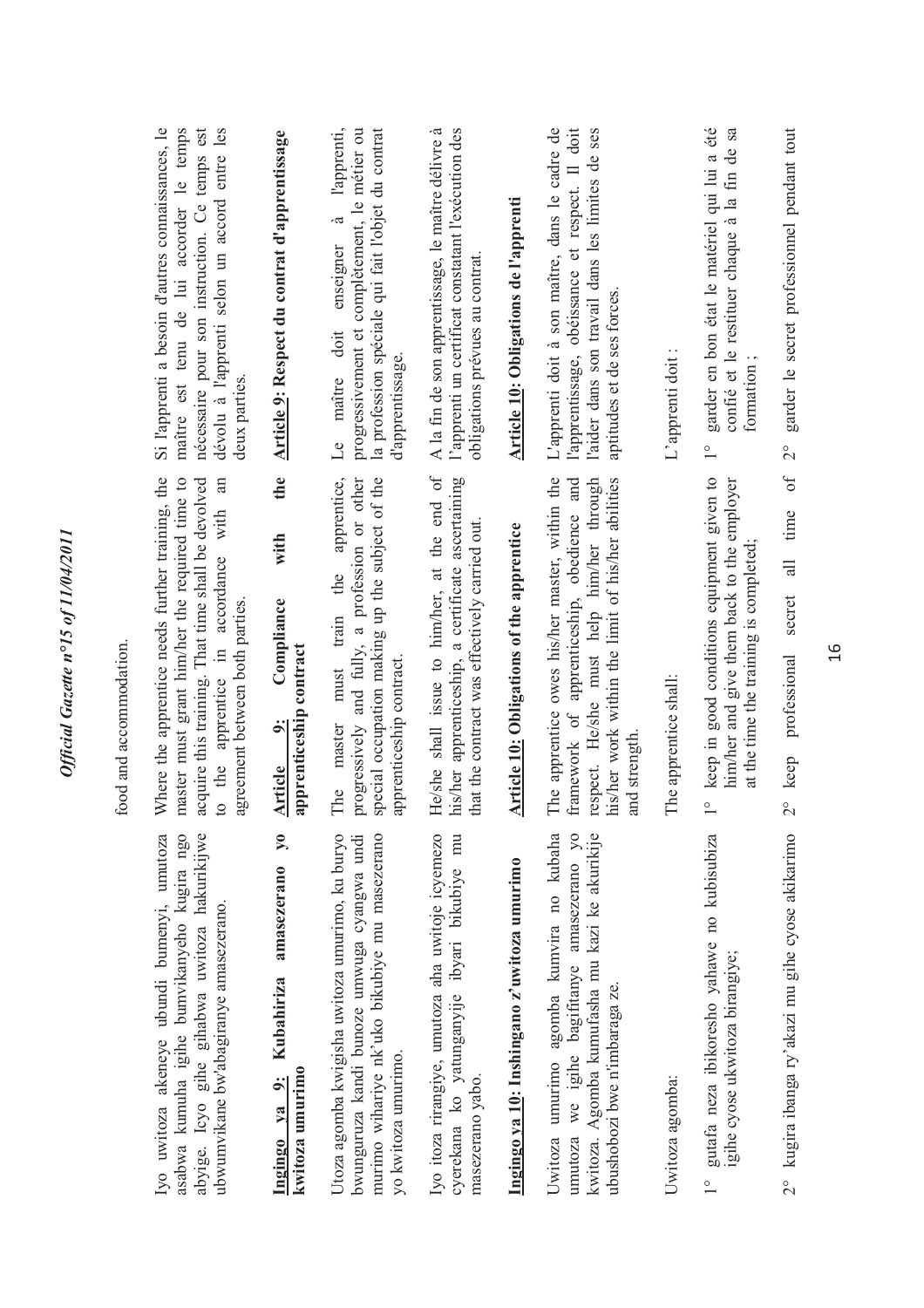| kwirinda ibishobora guhungabanya umutekano<br>we, uw'abo bakorana n'uw'abandi bahagenda<br>ndetse niyo kwitoza birangiye;<br>3°                                                                                        | abstain from all that might threaten his/her<br>apprenticeship contract and even after the<br>security or that of his/her companions or<br>training;<br>$3^{\circ}$                                                         | le temps de son apprentissage et même<br>s'abstenir de tout ce qui pourrait nuire soit à<br>ses<br>de<br>celle<br>$\tilde{\sigma}$<br>soit<br>propre sécurité<br>après la formation<br>sa<br>$3^{\circ}$                           |
|------------------------------------------------------------------------------------------------------------------------------------------------------------------------------------------------------------------------|-----------------------------------------------------------------------------------------------------------------------------------------------------------------------------------------------------------------------------|------------------------------------------------------------------------------------------------------------------------------------------------------------------------------------------------------------------------------------|
| Ingingo ya 11: Igihembo cy'uwitoza umurimo<br>igihe cyose.                                                                                                                                                             | <b>Article 11: Apprentice remuneration</b><br>third party.                                                                                                                                                                  | Article 11: Rémunération de l'apprenti<br>compagnons ou tiers.                                                                                                                                                                     |
| atandatu (6) ashobora guhabwa amafaranga yo<br>kumufasha buri kwezi yumvikanyweho hagati<br>y'uwitoza umurimo n'utoza, ababyeyi cyangwa<br>Mu gihe cy'itozwa, uwitoza, nyuma y'amezi<br>abahagarariye uwitoza n`utoza. | (6) months of apprenticeship, the<br>apprentice's parents or the representatives of the<br>has been agreed upon by both parties, the<br>apprentice may get a monthly allowance which<br>apprentice and master.<br>After six | peut percevoir une facilitée mensuelle convenue<br>d'apprentissage ou entre les représentants de<br>A la fin des six (6) premiers mois, l'apprenti<br>entre l'apprenti ou ses parents et le maître<br>l'apprenti et de son maître. |
| JMUTWE WA III: ISESWA N'IRANGIRA<br><b>KWITOZA</b><br>$\mathbf{y}$<br>BY'AMASEZERANO<br>UMURIMO                                                                                                                        | AND<br>OF APPRENTICESHIP<br>TERMINATION<br><b>CANCELLATION</b><br>CHAPTER III:<br>CONTRACT                                                                                                                                  | CHAPITRE III: RSILIATION ET FIN DU<br>CONTRAT D'APPRENTISSAGE                                                                                                                                                                      |
| nta<br>Ingingo ya 12: Iseswa ry'amasezerano<br>nkomyi                                                                                                                                                                  | <b>Article 12: Lawful expiry</b>                                                                                                                                                                                            | Article 12: Résiliation de plein droit                                                                                                                                                                                             |
| Iseswa ry'amasezerano yo kwitoza umurimo ribaho<br>nta nkomyi iyo:                                                                                                                                                     | Termination of an apprenticeship contract shall<br>intervene lawfully within the following cases:                                                                                                                           | d'apprentissage<br>intervient de plein droit dans les cas suivants<br>contrat<br>$\ddot{a}$<br>résiliation<br>$\mathbb{E}$                                                                                                         |
| umwe mu bayagiranye apfuye cyangwa iyo<br>ikigo gifunzwe;                                                                                                                                                              | $\sigma$<br>death of the master or the apprentice<br>closure of the enterprise;<br>$\frac{1}{\sqrt{2}}$                                                                                                                     | $\overline{\text{ou}}$<br>décès du maître ou de l'apprenti,<br>fermeture de l'établissement;<br>$\frac{1}{1}$                                                                                                                      |
| utoza cyangwa utozwa umurimo bahamagariwe<br>imirimo y'igihugu cyangwa habayeho impamvu<br>zidasanzwe zidaturutse kuri umwe muri bo;                                                                                   | $\mathfrak{a}$<br>$\circ$<br>employment by either of the parties as<br>result of patriotic commitment or due<br>circumstances independent to their will;<br>$\overline{c}$                                                  | rappel du maître ou de l'apprenti au service<br>civique national ou suite aux circonstances<br>indépendantes de leur volonté;<br>$\overset{\circ}{\sim}$                                                                           |
| ku bushake bw'impande zombi.                                                                                                                                                                                           | at the wish of both parties.<br>$3^{\circ}$                                                                                                                                                                                 | accord des deux parties.<br>$3^{\circ}$                                                                                                                                                                                            |

*Official Gazette n°15 of 11/04/2011* 

Official Gazette nº15 of 11/04/2011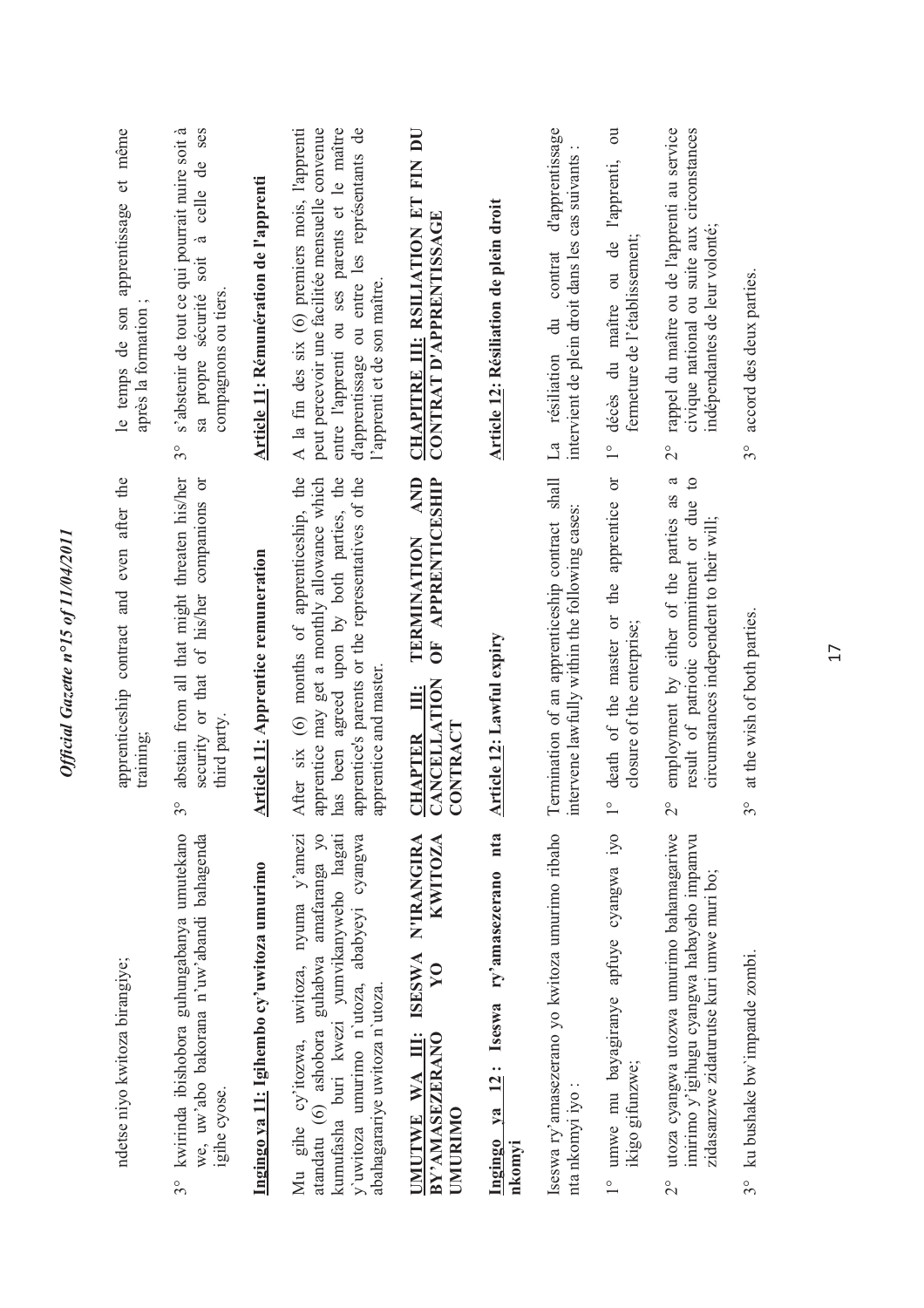| Ingingo ya 13: Impamvu zo gusesa amasezerano<br>yo kwitoza umurimo                                                                                                                    | the<br>$\mathbf{a}$<br>termination<br>Causes of<br>apprenticeship contract<br>Article 13:                                                                         | Article 13: Causes de résiliation du contrat<br>d'apprentissage                                                                                                                               |
|---------------------------------------------------------------------------------------------------------------------------------------------------------------------------------------|-------------------------------------------------------------------------------------------------------------------------------------------------------------------|-----------------------------------------------------------------------------------------------------------------------------------------------------------------------------------------------|
| ashobora<br>guseswa bisabwe n'umwe mu bayagiranye iyo:<br>umurimo<br>Amasezerano yo kwitoza                                                                                           | The apprenticeship contract may be cancelled at<br>the instance of either party in the event of:                                                                  | Le contrat d'apprentissage peut être résilié par<br>l'une des parties en cas de :                                                                                                             |
| cyangwa<br>zirebana<br>ibikubiye mu ngingo z'iri teka<br>n'imikorere y'umurimo wo kwitoza;<br>atubahirije ibiyakubiyemo<br>undi<br>$\frac{1}{1}$                                      | either party contravenes the terms of the<br>contract or to provisions of this Order<br>relating to apprentices' working conditions;                              | contrat d'apprentissage ou des dispositions<br>du présent arrêté relatives aux conditions de<br>violation par l'autre partie des clauses du<br>travail de l'apprenti;<br>$\frac{1}{\sqrt{2}}$ |
| undi afite imyifatire mibi;<br>$\frac{1}{2}$                                                                                                                                          | either party shows misconduct;<br>$\frac{1}{2}$                                                                                                                   | inconduite de l'autre partie;<br>$\overset{\circ}{\sim}$                                                                                                                                      |
| undi akoze ikosa rikomeye;<br>$3^{\circ}$                                                                                                                                             | either party commits serious mistake;<br>$\widetilde{\mathcal{S}}^{\circ}$                                                                                        | faute lourde dans le chef de l'autre partie;<br>$3^{\circ}$                                                                                                                                   |
| itangwa ry'ikigo cyitorezwagamo<br>ry'akazi<br>burundu<br>ihagarikwa<br>k'umutoza;<br>cyangwa<br>habaye<br>$\frac{1}{4}$                                                              | by the<br>his/her<br>permanent cessation of<br>winding up of enterprise<br>öľ<br>sale or<br>master<br>duties;<br>$\frac{1}{4}$                                    | cession du fonds ou cessation définitive des<br>activités du maître<br>$\frac{1}{4}$                                                                                                          |
| uwitoza umurimo yamennye amabanga y'akazi;<br>50                                                                                                                                      | disclosure by the apprentice of a professional<br>confidentiality;<br>$\mathcal{S}^{\circ}$                                                                       | secret<br>$\ddot{a}$<br>l'apprenti<br>par<br>professionnel:<br>violation<br>$5^{\circ}$                                                                                                       |
| (6) kubera<br>umurimo wo kwitoza udashobora gukomeza mu<br>atandatu<br>amezi<br>impamvu z'uburwayi.<br>gihe kirenze<br>$\delta^{\circ}$                                               | with apprenticeship for a period more than<br>disease leading to impossibility to carry on<br>$six(6)$ months.<br>$6^{\circ}$                                     | $\frac{e}{\sigma}$<br>poursuivre l'apprentissage pour une durée<br>l'impossibilité<br>supérieure à six $(6)$ mois<br>entrainant<br>maladie<br>$\delta^{\circ}$                                |
| $\mathbf{y}$<br>Irangira ry'amasezerano<br>14:<br>kwitoza umurimo<br>Ingingo ya                                                                                                       | apprenticeship<br>the<br>ð<br>Expiry<br>$\frac{4}{1}$<br>contract<br><b>Article</b>                                                                               | Article 14: Fin du contrat d'apprentissage                                                                                                                                                    |
| Amasezerano yo kwitoza umurimo arangira iyo<br>igihe cyateganijwe ko akorwa gishize, keretse<br>$\mathbb{E}$<br>cyangwa<br>habonetse impamvu yumvikana<br>bwumvikane bw'abayagiranye. | Except upon justifiable reasons or agreement<br>between both parties, the apprenticeship contract<br>expiry of the contract<br>shall terminate at the<br>duration | Sauf pour motif légitime ou par accord des<br>-ದ<br>parties, le contrat d'apprentissage prend fin<br>l'expiration de la durée prévue au contrat                                               |
| amasezerano<br>Ariko mu mezi atandatu (6) ya mbere yo kwitoza<br>nk'igihe cy'igeragezwa,<br>afatwa                                                                                    | $\sigma$ f<br>apprenticeship shall be regarded as a probation<br>months<br>$\circledcirc$<br>$\overline{\text{SIX}}$<br>first<br>the<br>However,                  | $\mathrm{d}\mathrm{e}$<br>l'apprentissage sont considérés comme période<br>mois<br>premiers<br>$\circledcirc$<br>$\overline{\text{SIX}}$<br>Toutefois les                                     |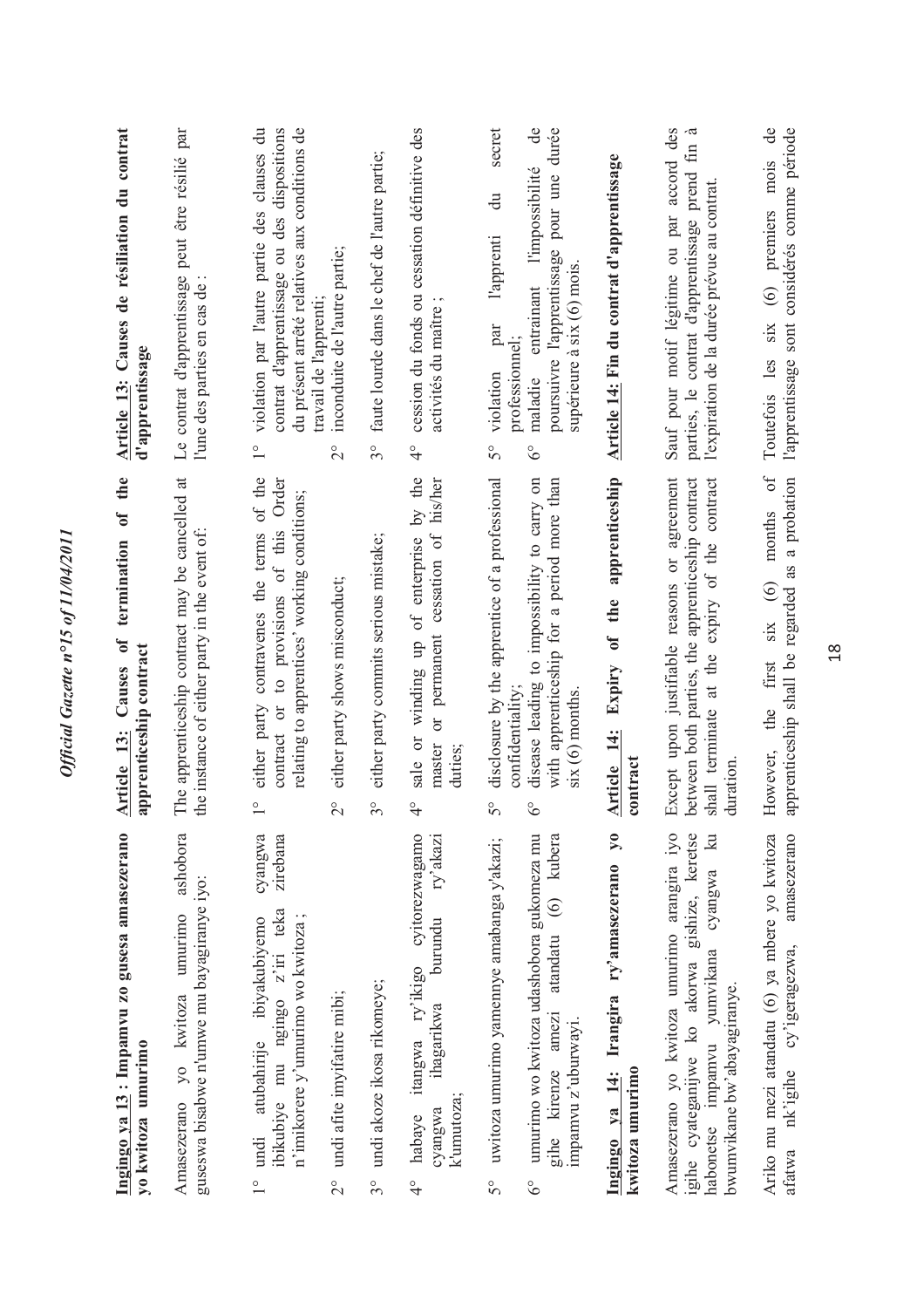| mu<br>ku bushake bw'umwe<br>ashobora guseswa<br>bayagiranye.                                                                                                                                                                                                                                                                                             | ٥e<br>may<br>period during which the contract<br>terminated upon the will of either party                                                                                                                                                                                                                             | être<br>d'essai pendant laquelle le contrat peut<br>résilié par la volonté de l'une des parties.                                                                                                                                                                                                                                              |
|----------------------------------------------------------------------------------------------------------------------------------------------------------------------------------------------------------------------------------------------------------------------------------------------------------------------------------------------------------|-----------------------------------------------------------------------------------------------------------------------------------------------------------------------------------------------------------------------------------------------------------------------------------------------------------------------|-----------------------------------------------------------------------------------------------------------------------------------------------------------------------------------------------------------------------------------------------------------------------------------------------------------------------------------------------|
| Ingingo ya 15: Indishyi                                                                                                                                                                                                                                                                                                                                  | <b>Article 15: Indemnities</b>                                                                                                                                                                                                                                                                                        | Article 15 : Dommages et intérêts                                                                                                                                                                                                                                                                                                             |
| yo kwitoza<br>umurimo ridashingiye ku mpamvu zivugwa mu<br>ngingo ya 12, 13 na 14 z'iri teka rituma hakwa<br>Iseswa n'irangira ry'amasezerano<br>indishyi mu rukiko.                                                                                                                                                                                     | Any breach of an apprenticeship contract for<br>reasons other than those provided for in Articles<br>2, 13 and 14 of this Order shall give right to<br>damages in courts.                                                                                                                                             | des motifs autres que ceux prévus aux articles<br>12, 13 et 14 du présent arrêté ouvre droit à des<br>$\sigma$<br>La résiliation du contrat d'apprentissage pour<br>cours<br>les<br>devant<br>intérêts<br>dommages<br>tribunaux.                                                                                                              |
| UMUTWE WA IV: UBURYO BWIGENZURA<br><b>KWITOZA</b><br>$\overline{\bf{y}}$<br>RY'AMASEZERANO<br>UMURIMO                                                                                                                                                                                                                                                    | MEASURES<br>OR AN APPRENTICESHIP CONTRACT<br><b>CONTROL</b><br>IV:<br><b>CHAPTER<br/>FOR AN AP</b>                                                                                                                                                                                                                    | $\mathbf{E}$<br><b>CONTRAT</b><br>MESURES<br>E<br>D'APPRENTISSAGE<br>$\ddot{\Xi}$<br>CONTROLE<br><b>CHAPITRE</b>                                                                                                                                                                                                                              |
| Ingingo ya 16: Agatabo ko kwitoza umurimo                                                                                                                                                                                                                                                                                                                | <b>Article 16: Apprenticeship file</b>                                                                                                                                                                                                                                                                                | Article 16: Carnet d'apprentissage                                                                                                                                                                                                                                                                                                            |
| agenerwa agatabo<br>k'ukwitoza gashyirwaho n'utoza, kerekana uko<br>uwitoza atera imbere mu nyigisho ahabwa. Ako<br>gatabo kagomba guhora gateguye, kakerekwa<br>Kandikwamo kandi igihe amasezerano yo kwitoza<br>n'itariki<br>abisabye.<br>umukono<br>Umugenzuzi w'Umurimo iyo<br>umurimo wese<br>yashyiriweho<br>azarangiriraho.<br>umurimo<br>Uwitoza | An apprenticeship file is opened by the master<br>progress in the course of training; it must be<br>upon request. It also mentions the date on which<br>or each apprentice. It mentions the apprentice's<br>updated and presented to the labor Inspector<br>he contract was signed and the date of its<br>termination | Il est ouvert par le maître pour chaque apprenti<br>ses<br>progrès dans la formation. Ce carnet doit être<br>à sa demande. Mention y est également faite de<br>la date de signature du contrat de la date de fin<br>tenu à jour et présenté à l'Inspecteur du Travail<br>un carnet d'apprentissage mentionnant<br>du contrat d'apprentissage. |
| kwitozaarangiye,<br>guhabwa<br>ugomba<br>$\sqrt{2}$<br>w'ako gatabo<br>masezerano<br>umwimerere<br>ayo<br>uwitozaga.<br>$\overline{N}$                                                                                                                                                                                                                   | When the contract period expires, it shall be<br>compulsory to hand over to the apprentice the<br>original of the above file.                                                                                                                                                                                         | contrat d'apprentissage,<br>l'original du carnet est obligatoirement remis à<br>l'expiration du<br>l'apprenti<br>$\blacktriangleleft$                                                                                                                                                                                                         |
| Ingingo ya 17: Isuzuma ry'uwitoza umurimo                                                                                                                                                                                                                                                                                                                | <b>Article 17: Apprentice evaluation</b>                                                                                                                                                                                                                                                                              | Article 17: Evaluation de l'apprenti                                                                                                                                                                                                                                                                                                          |
| Iyo uwitoza umurimo arangije igihe cyo kwitoza,<br>agahabwa<br>impamyabumenyi n'ikigo cya Leta gifite imyuga mu<br>kandi<br>ikizamini<br>akoreshwa                                                                                                                                                                                                       | An apprentice whose apprenticeship period has<br>expired shall be examined and given a certificate<br>by the Government body in charge of vocational                                                                                                                                                                  | est<br>par<br>l'organisme gouvernemental en charge de la<br>L'apprenti dont le temps d'apprentissage<br>organisé<br>examen<br>$\mathbb{H}$<br>subit<br>terminé                                                                                                                                                                                |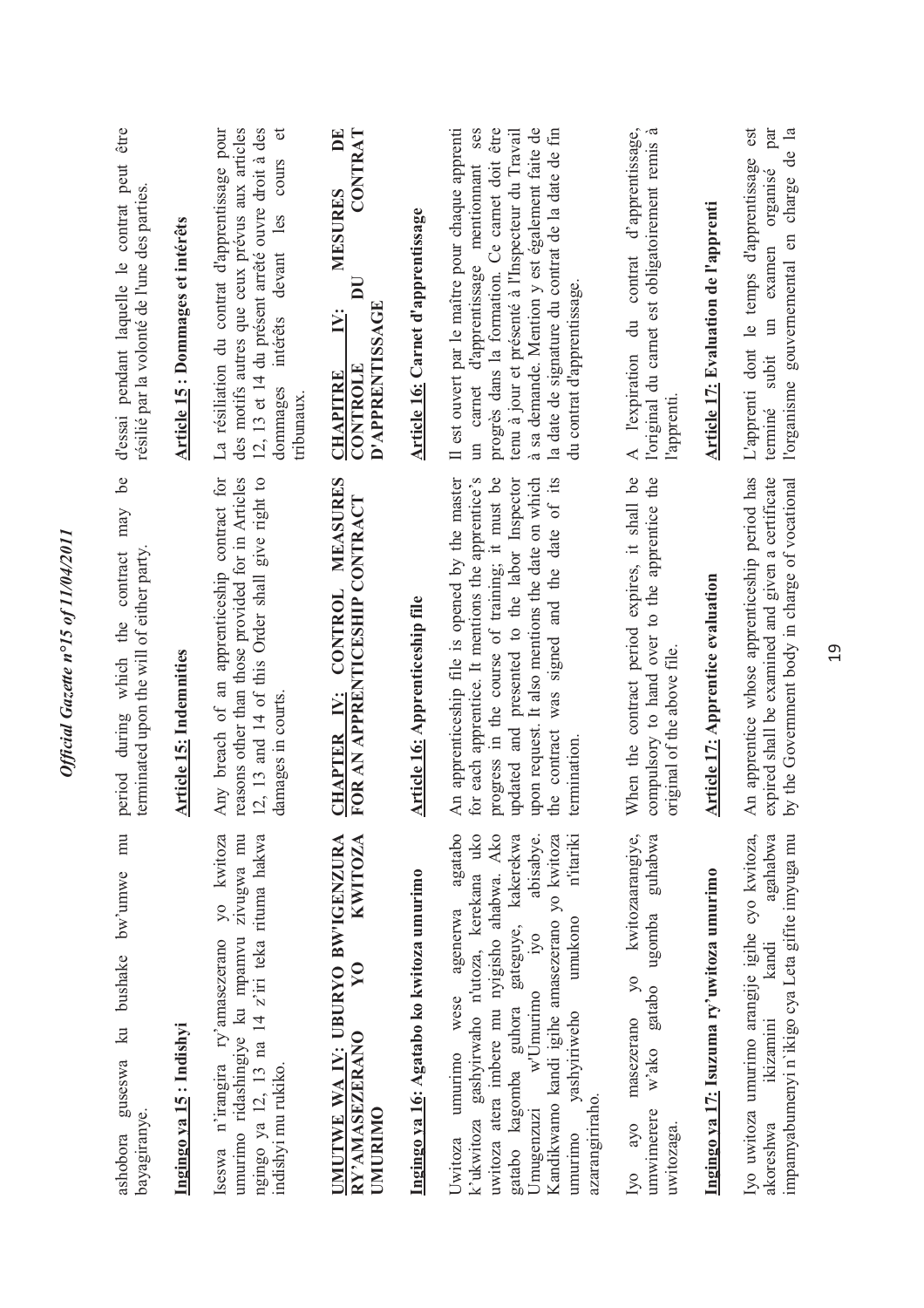| nshingano zacyo.                                                                                                                                                           | training.                                                                                                                                                                                                                 | délivre un<br>formation professionnelle qui lui<br>certificat à l'issue dudit examen.                                                                                                                                      |
|----------------------------------------------------------------------------------------------------------------------------------------------------------------------------|---------------------------------------------------------------------------------------------------------------------------------------------------------------------------------------------------------------------------|----------------------------------------------------------------------------------------------------------------------------------------------------------------------------------------------------------------------------|
| UMUTWE WA V: KWIMENYEREZA AKAZI<br>MU KIGO                                                                                                                                 | CHAPTER V: PRACTICAL INTERNSHIP<br>IN THE ENTERPRISE                                                                                                                                                                      | $E$ N<br>STAGE PRATIQUE<br>$\ddot{\phantom{0}}\phantom{0}$<br>ENTREPRISE<br>≻∣<br><b>CHAPTER</b>                                                                                                                           |
| ku<br>bw'imikorere<br>Ubury <sub>0</sub><br>$\frac{18}{3}$<br>wimenyereza<br>$1$<br>Ingingo                                                                                | Article 18: Working conditions for the intern                                                                                                                                                                             | Conditions d'exercice pour le<br>Article 18:<br>stagiaire                                                                                                                                                                  |
| Ikigo kigomba gukora ibishoboka byose kugira ngo<br>uwimenyereza akazi akorere mu buryo bwiza mu<br>rwego n'akazi bijyanye n'ibyo yize.                                    | The enterprise shall ensure that the intern carries<br>out his/her internship in most favorable<br>conditions, in the section and department that<br>corresponds to his/her area of study.                                | pratique dans les meilleures<br>L'entreprise veille à ce que le stagiaire effectue<br>conditions, dans la section et la fonction qui<br>correspondent aux études faites.<br>son stage                                      |
| ushinzwe<br>umuyobora mu byo akora hakurikijwe<br>ahabwa umukozi<br>n'umuyobozi<br>ukwimenyereza, uwimenyereza<br>uburambe afite mu kazi.<br>gufashwa<br>w'ikigo<br>Uretse | internship director, the intern shall be guided by<br>a member of staff appointed on the basis of<br>Notwithstanding the potential presence of the<br>his/her experience.                                                 | son<br>Nonobstant la présence éventuelle d'un maître<br>de stage, le stagiaire est guidé par un membre<br>$\mathbf{d}\mathbf{e}$<br>en raison<br>désigné<br>du personnel<br>expérience.                                    |
| y'imyitwarire<br>Amategeko<br>$\frac{19}{1}$<br>y'uwimenyereza<br>$1$<br>Ingingo                                                                                           | Article 19: Intern's rules of conduct                                                                                                                                                                                     | Article 19: Règles de conduite du stagiaire                                                                                                                                                                                |
| Uwimenyereza akazi asabwa gukurikiza amategeko<br>n'ibindi bisabwa ku kazi kimwe n'abandi bakozi.<br>Afite kandi inshingano zivugwa mu ngingo ya 10<br>y'iri teka          | The intern shall be required to abide by the<br>other employees of the enterprise. He/she also<br>has the obligations stipulated in Article 10 of this<br>regulations and other working conditions as any<br><b>Order</b> | Il a aussi les obligations mentionnées à l'article<br>Le stagiaire est tenu de se conformer à la<br>réglementation et aux autres conditions de<br>travail tout comme le personnel de l'entreprise.<br>10 du présent arrêté |
| Ingingo ya 20: Ibigenerwa uwimenyereza                                                                                                                                     | Article 20: Internship indemnities                                                                                                                                                                                        | Article 20: Indemnités de stage pratique                                                                                                                                                                                   |
| hagati<br>uburyo<br>akazi ashobora guhabwa<br>y'uwimenyereza n'ikigo kimumenyereza.<br>bwumvikanyweho<br>Uwimenyereza<br>bumufasha                                         | The intern may be entitled to an internship<br>allowance and the means to achieve his/her work<br>agreed upon by both the intern and his/her<br>hosting institution                                                       | Le stagiaire peut bénéficier d'une indemnité de<br>stage convenue entre le stagiaire et l'entreprise.                                                                                                                      |
| Ku bwumvikane bw'impande zombi no kubera                                                                                                                                   | Upon agreement between two parties in the                                                                                                                                                                                 | Sur accord des deux parties, et pour des raisons                                                                                                                                                                           |